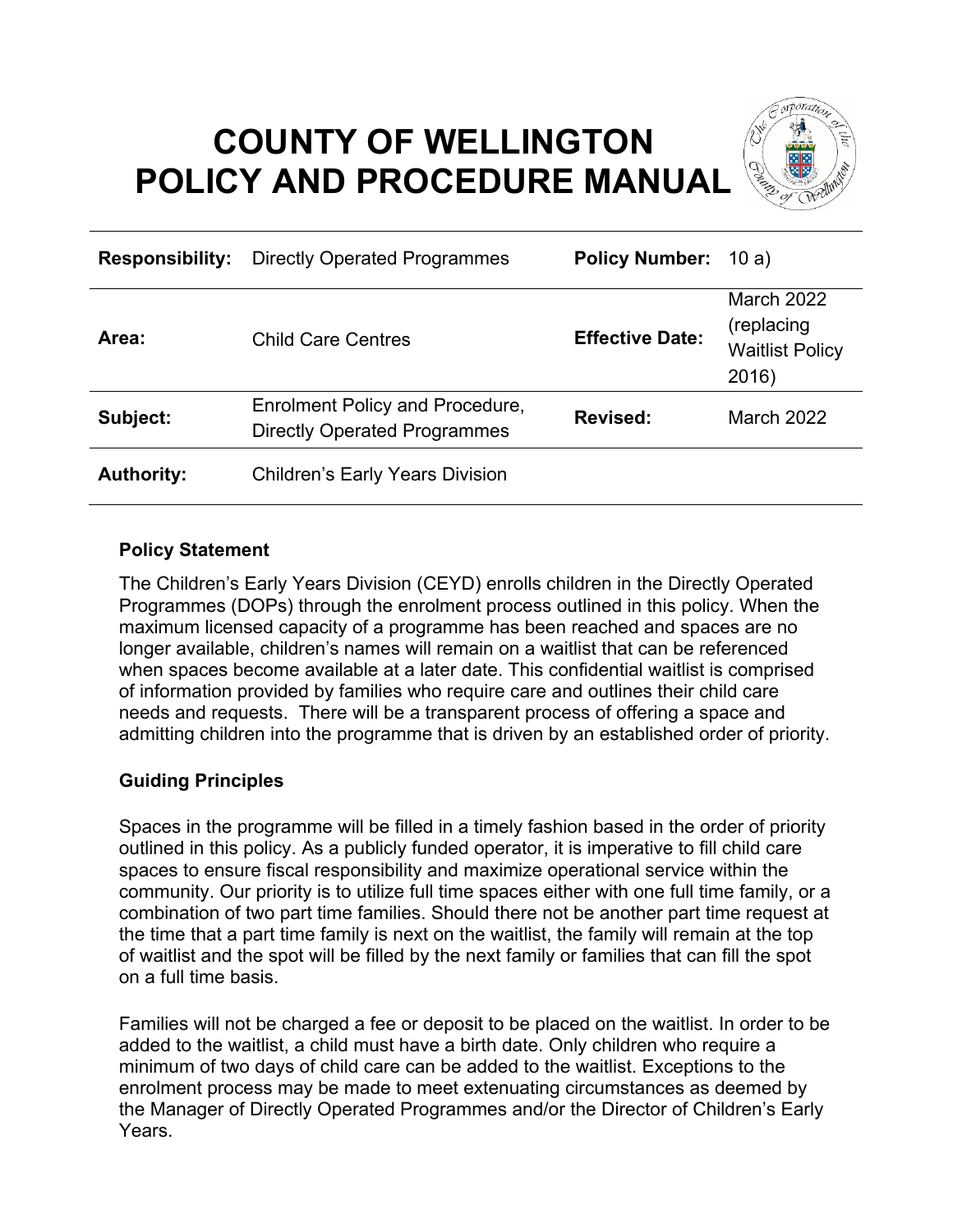# **Types of Child Care Offered in the DOPs**

| Full time, Full day                                  | Scheduled child care for 5 days a week, for greater than 5<br>hours each day or 5 consecutive hours                        |
|------------------------------------------------------|----------------------------------------------------------------------------------------------------------------------------|
| Part time, Full day                                  | Scheduled child care for less than 5 days a week for greater<br>than 5 hours each day                                      |
| Part time, $\frac{1}{2}$ day with lunch              | Scheduled child care for 5 or less days a week for less then<br>5 hours a day which includes participation in lunch        |
| Part time, $\frac{1}{2}$ day without<br><b>lunch</b> | Scheduled child care for 5 or less days a week for less than<br>5 hours a day that does not include participation in lunch |

# **Procedure for Enrolment**

Families who are interested in child care will complete an online application form through the County of Wellington website, either on their own or with the support of the centre Supervisor, that includes the following information:

- $\circ$  Location of the child care facility requested for care
- $\circ$  The parent / guardian first and last name
- $\circ$  The municipality where the family lives and pays taxes
- $\circ$  The parent / guardian phone number and email address
- $\circ$  Child's first and last name and date of birth
- o Child care needs—preferred start date, days and hours of care needed
- o Whether or not the family currently has another child enrolled in a Directly Operated Programme

The online application form will include giving consent to communication through email. Once the form is completed, it will be time and date stamped through the website. A confirmation email will automatically be sent to the family from the County of Wellington to confirm their child's name has been added to the waitlist.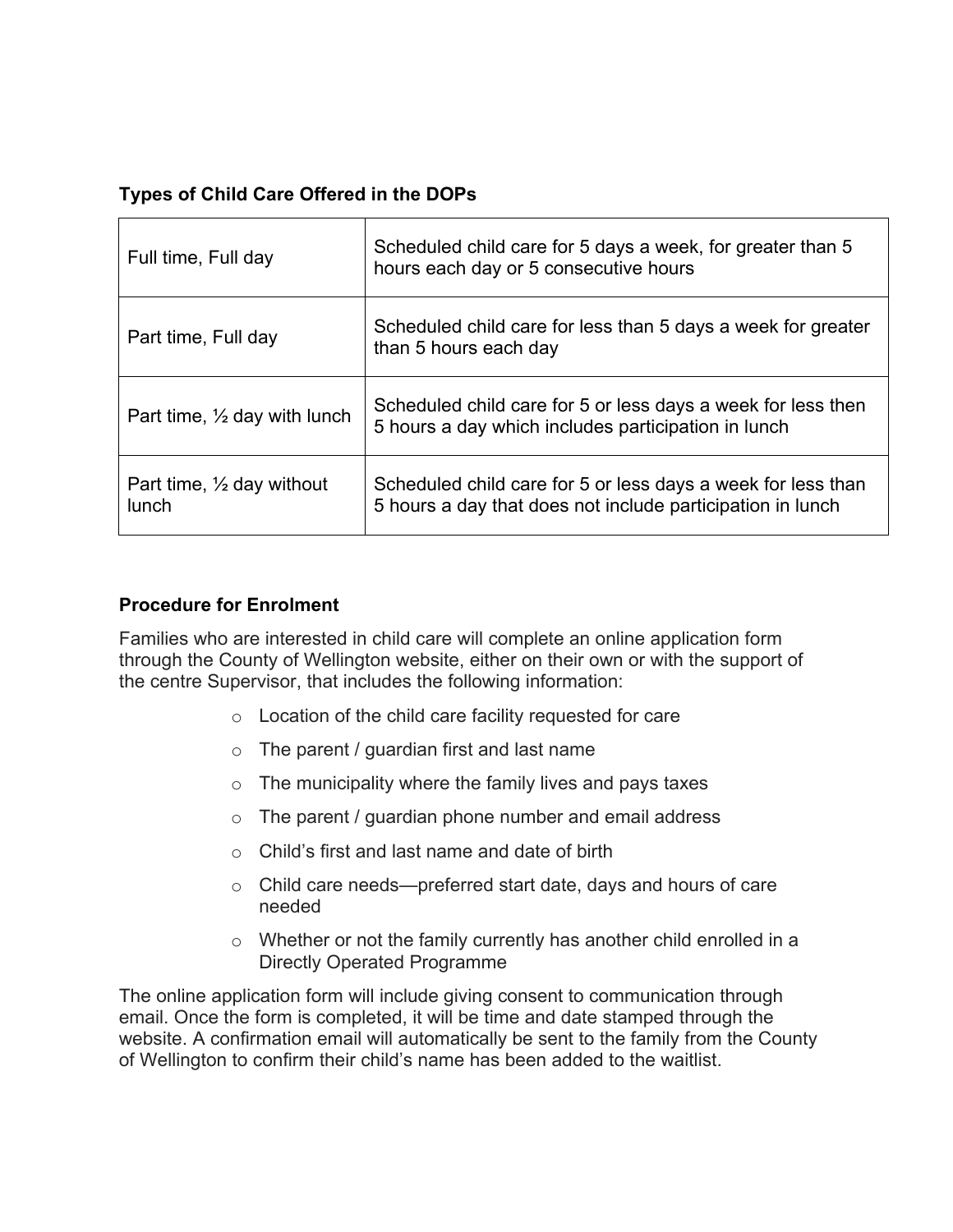#### **While on the waitlist**

Families inquiring about their placement on the waitlist will be provided with an approximate range of 'five or ten' of the number of children placed ahead of their child, i.e. 'There are approximately 15 children ahead of your child'. Any information regarding names of other children and families on the waitlist is confidential and cannot be shared.

Families will be sent an email by the CEYD clerk every six months to review and update information previously submitted on the waitlist application form to ensure their application remains current. If the hours of care noted on the waitlist are not accurate at the time a child care space is offered to a family, the centre reserves the right to reassess the family's placement on the waitlist using the current and accurate information as any changes may affect the programme's ability to meet the needs of the child, family, and its legislative regulations.

Families can notify the CEYD clerk (childrensearlyyearsclerk@wellington.ca) or verbally tell the centre Supervisor if they would like to be removed from the waitlist. When this happens, the family will be sent a confirmation email removing them from the waitlist.

# **Order of Priority for Admission into the Programme**

Families will be offered a child care space based on the following order of priority:

- 1. Families who currently have a child enrolled in a Directly Operated Programme
- 2. Families who reside in and pay taxes to the same municipality where the child care centre is located
- 3. One family requiring full time full day care OR two part time families that can fill one full time space
- 4. Families who live outside the City of Guelph and/or County of Wellington

Once the order of priority is established, the chorological order by date in which children were added to the waitlist will determine which family is offered a child care space.

The Manager of Directly Operated Programmes and/or Children's Early Years Director reserve the right to override this priority list at their discretion due to extenuating circumstances.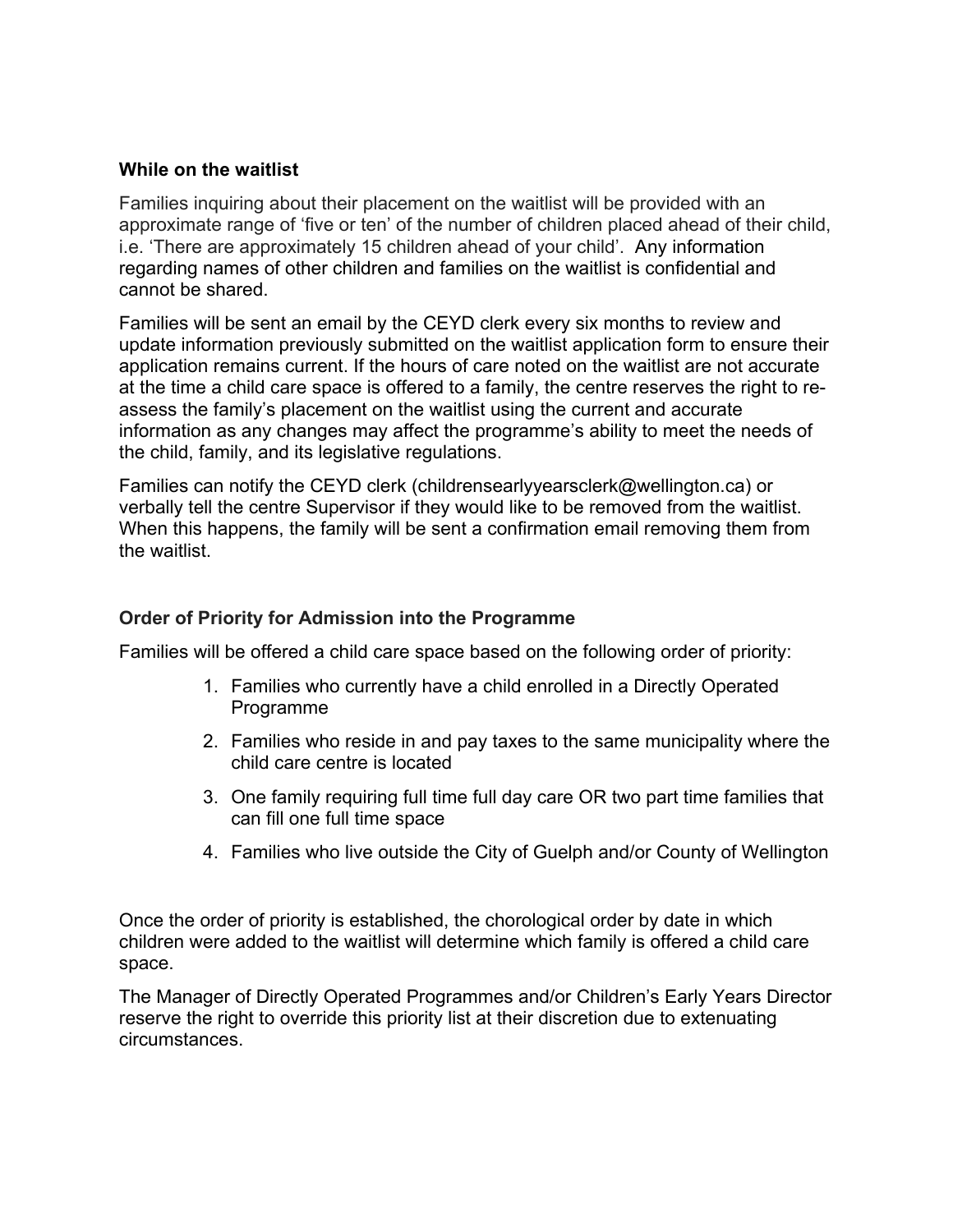# **Admission into the Child Care Programme**

The CEYD clerk will notify a family if a space is coming available and confirm their interest in the space. Then the CEYD clerk will forward the family's information to the child care centre Supervisor so they can arrange to proceed with the next steps with their child's registration.

The following steps will be taken when an available space is open to admit a new child into child care:

> 1. The centre Supervisor will contact the family by phone and email to notify them of an available child care spot. The family will have 7 business days to accept or decline the space.

| <b>Family accepts</b><br>child care space                                        | Start date must begin within one month of date<br>space was offered.                                                                                                                                                                                                                        |
|----------------------------------------------------------------------------------|---------------------------------------------------------------------------------------------------------------------------------------------------------------------------------------------------------------------------------------------------------------------------------------------|
| <b>Family declines</b><br>child care space<br>but wants to<br>remain on waitlist | A family can choose to decline an available<br>child care space up to two times. If a family<br>declines an offered space on the third time,<br>they will be given the option to move their<br>application to the end of the waitlist or remove<br>themselves from the waitlist completely. |
| <b>Family gives no</b><br>response to<br>offered space                           | If there is no response from the family within 7<br>business days, the centre Supervisor will<br>proceed to offer the spot to the next eligible<br>family on the waitlist.                                                                                                                  |

- 2. Prior to the child's anticipated start date in the programme, the Supervisor will support the family with completion of the child's registration by offering a guided tour of the centre (if requested), providing the family with a copy of the parent handbook, confirming that all required enrolment package paperwork is complete, and an up to date record of immunization is submitted.
- 3. Families will be required to provide a deposit equal to two weeks of child care fees along with their completed registration paperwork prior to the anticipated start date at the centre. This payment will be applied to the last two weeks of child care fees when enrolment in the child care centre ends.

# **Once Enrolled in a Directly Operated Programme**

Families will be provided with an invoice for child care fees either biweekly or monthly. Payment can be made by either setting up automatic pre-authorized payment from a